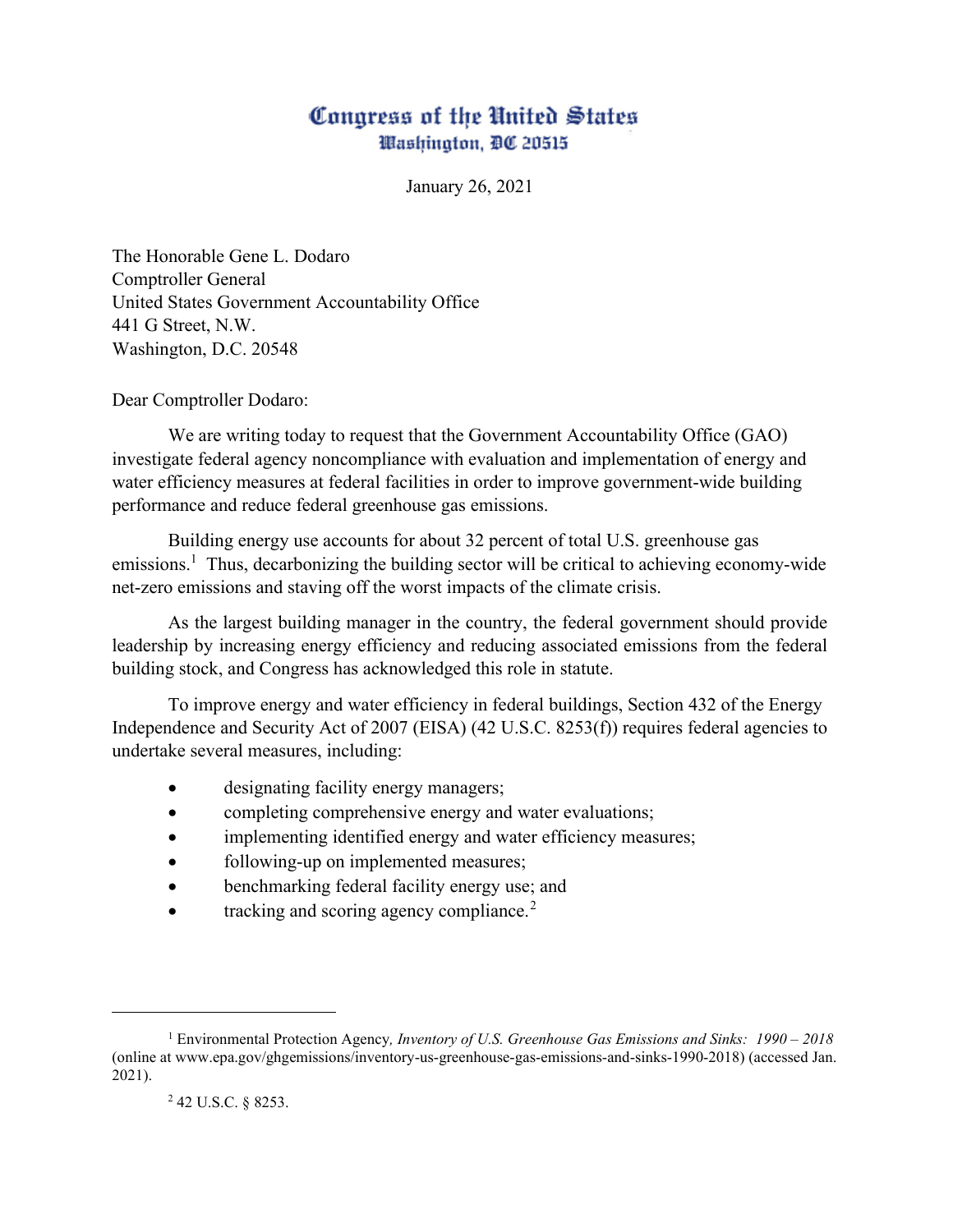## The Honorable Gene L. Dodaro Page 2

The Federal Energy Management Program at the Department of Energy maintains an online EISA 4[3](#page-1-0)2 Compliance Tracking System, $3\overline{)}$  and the Office of Management and Budget provides annual scorecards on federal agency energy performance.<sup>[4](#page-1-1)</sup>

According to the federal government's own reporting, the vast majority of covered federal facilities are not in compliance with EISA Section 432.

Only 21 percent have undergone comprehensive energy and water evaluations, only 12 percent are benchmarked, and reductions in government-wide building energy intensity has stagnated over the last four years.

Given the gaps in compliance and lack of implementation of identified efficiency measures, we ask GAO to investigate the following:

- 1. What are the barriers to agency compliance with requirements of Section 432 of EISA—including conducting energy and water evaluations under (f)(3), followup on implemented measures under  $(f)(5)$ , reporting under  $(f)(7)$ , and benchmarking under (f)(8)—and agency implementation of cost-effective measures under (f)(4)?
- 2. To what extent have agencies identified resources, including staffing and funding, needed to comply, and to what extent have they allocated such resources?
- 3. What process and criteria do agencies use to determine when to exempt facilities from reporting requirements, and to what extent have agencies demonstrated national security risks or other reasons for exemptions?
- 4. What best practices are used by agencies with above-average compliance rates?
- 5. What best practices are used by agencies to assure and track effectiveness of implemented energy conservation measures, including projects using performance contracts and those using traditional contracts or agency implementation?
- 6. To what extent are there differences in implementation of energy conservation measures and in effectiveness of implemented measures by the type of measure?

Thank you for your consideration of this timely issue. If you have any questions, please contact Fatima Maria Ahmad with the House Select Committee on the Climate Crisis at (202) 225-1106; Emily Burns with the House Committee on Oversight and Reform at (202) 225-5051; and Tuley Wright with the House Committee on Energy and Commerce at (202) 225-2927.

<span id="page-1-0"></span><sup>3</sup> Department of Energy, *FEMP EISA 432 Compliance Tracking System* (online at https://ctsedwweb.ee.doe.gov/CTSDataAnalysis/ComplianceOverview.aspx) (accessed Jan. 2021).

<span id="page-1-1"></span><sup>4</sup> Council on Environmental Quality, *Federal Government-Wide Performance Data* (online at www.sustainability.gov/performance.html) (accessed Jan. 2021).